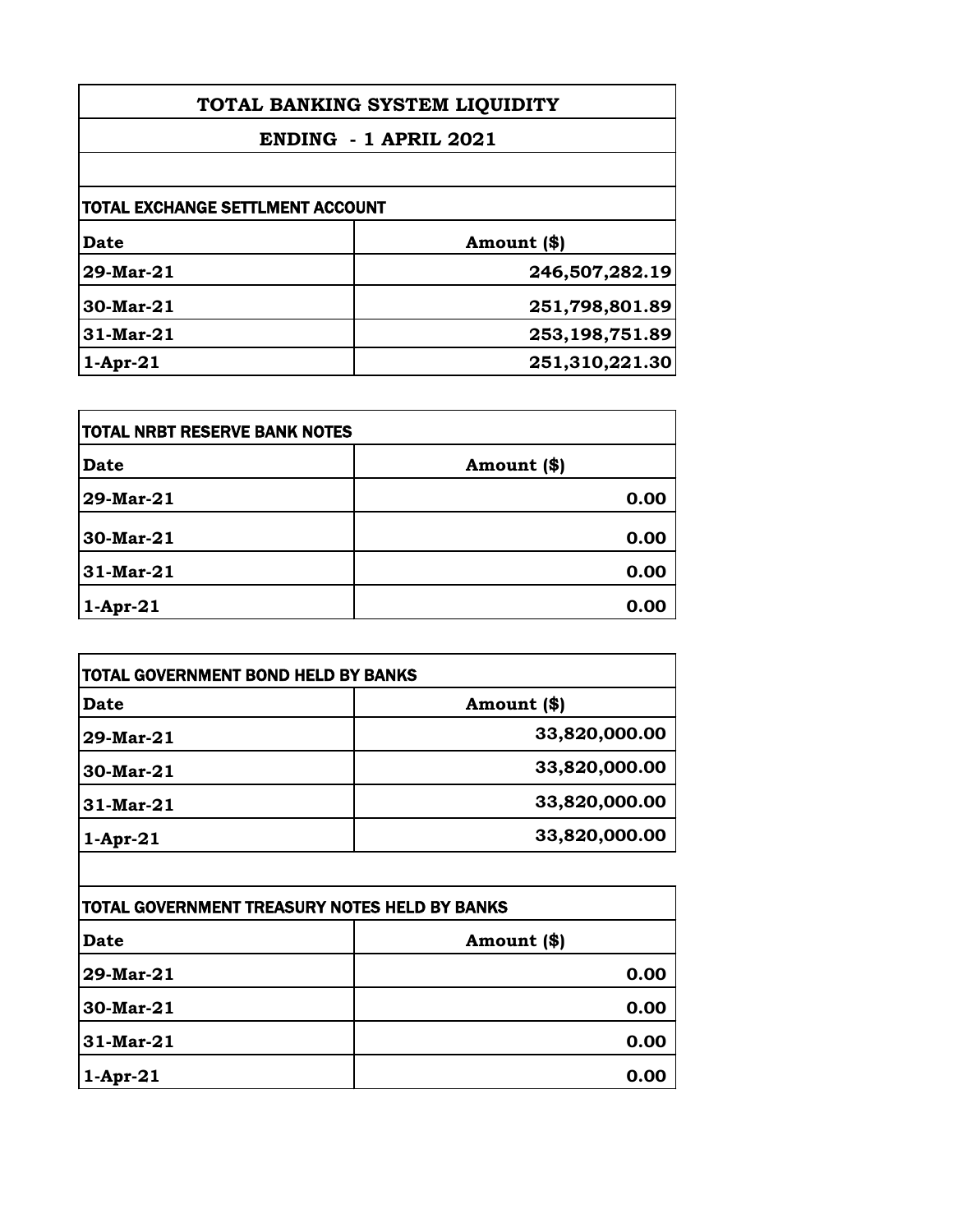| TOTAL BANKING SYSTEM LIQUIDITY<br>ENDING - 9 APRIL 2021 |                |
|---------------------------------------------------------|----------------|
|                                                         |                |
| <b>TOTAL EXCHANGE SETTLMENT ACCOUNT</b>                 |                |
| Date                                                    | Amount (\$)    |
| $6$ -Apr-21                                             | 252,634,465.08 |
| $7$ -Apr-21                                             | 251,407,843.51 |
| $8-Apr-21$                                              | 254,554,249.18 |
| $9-Apr-21$                                              | 263,650,065.24 |

| TOTAL NRBT RESERVE BANK NOTES |             |
|-------------------------------|-------------|
| <b>Date</b>                   | Amount (\$) |
| $6$ -Apr-21                   | 0.00        |
| 7-Apr-21                      | 0.00        |
| 8-Apr-21                      | 0.00        |
| 9-Apr-21                      | 0.00        |

| <b>TOTAL GOVERNMENT BOND HELD BY BANKS</b> |               |
|--------------------------------------------|---------------|
| <b>Date</b>                                | Amount (\$)   |
| $6-Apr-21$                                 | 33,820,000.00 |
| $7-Apr-21$                                 | 33,820,000.00 |
| $8 -$ Apr-21                               | 33,820,000.00 |
| 9-Apr-21                                   | 33,820,000.00 |

| TOTAL GOVERNMENT TREASURY NOTES HELD BY BANKS |             |
|-----------------------------------------------|-------------|
| <b>Date</b>                                   | Amount (\$) |
| $6$ -Apr-21                                   | 0.00        |
| 7-Apr-21                                      | 0.00        |
| 8-Apr-21                                      | 0.00        |
| 9-Apr-21                                      | 0.00        |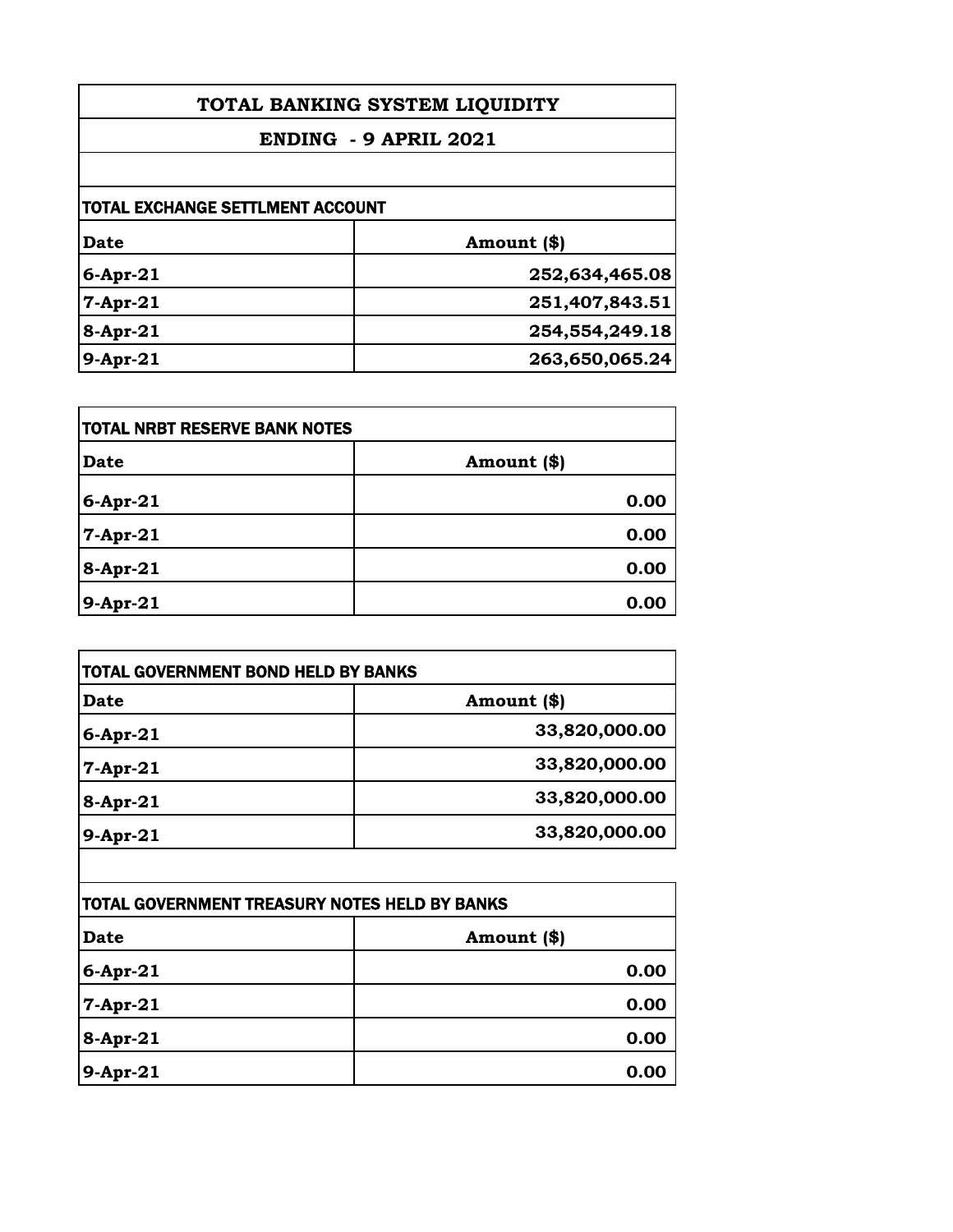| TOTAL BANKING SYSTEM LIQUIDITY<br><b>ENDING - 16 APRIL 2021</b> |                |                                  |             |
|-----------------------------------------------------------------|----------------|----------------------------------|-------------|
|                                                                 |                | TOTAL EXCHANGE SETTLMENT ACCOUNT |             |
|                                                                 |                | <b>Date</b>                      | Amount (\$) |
| 12-Apr-21                                                       | 261,283,398.27 |                                  |             |
| 13-Apr-21                                                       | 259,180,039.18 |                                  |             |
| 14-Apr-21                                                       | 264,454,593.63 |                                  |             |
| 15-Apr-21                                                       | 256,713,807.94 |                                  |             |
| 16-Apr-21                                                       | 256,939,955.96 |                                  |             |

| <b>TOTAL NRBT RESERVE BANK NOTES</b> |             |
|--------------------------------------|-------------|
| <b>Date</b>                          | Amount (\$) |
| $12$ -Apr-21                         | 0.00        |
| 13-Apr-21                            | 0.00        |
| 14-Apr-21                            | 0.00        |
| 15-Apr-21                            | 0.00        |
| 16-Apr-21                            | 0.00        |

| <b>TOTAL GOVERNMENT BOND HELD BY BANKS</b> |  |
|--------------------------------------------|--|
| Amount (\$)                                |  |
| 33,820,000.00                              |  |
| 33,820,000.00                              |  |
| 33,820,000.00                              |  |
| 33,820,000.00                              |  |
| 33,820,000.00                              |  |
|                                            |  |

| TOTAL GOVERNMENT TREASURY NOTES HELD BY BANKS |             |
|-----------------------------------------------|-------------|
| <b>Date</b>                                   | Amount (\$) |
| 12-Apr-21                                     | 0.00        |
| 13-Apr-21                                     | 0.00        |
| 14-Apr-21                                     | 0.00        |
| 15-Apr-21                                     | 0.00        |
| 16-Apr-21                                     | 0.00        |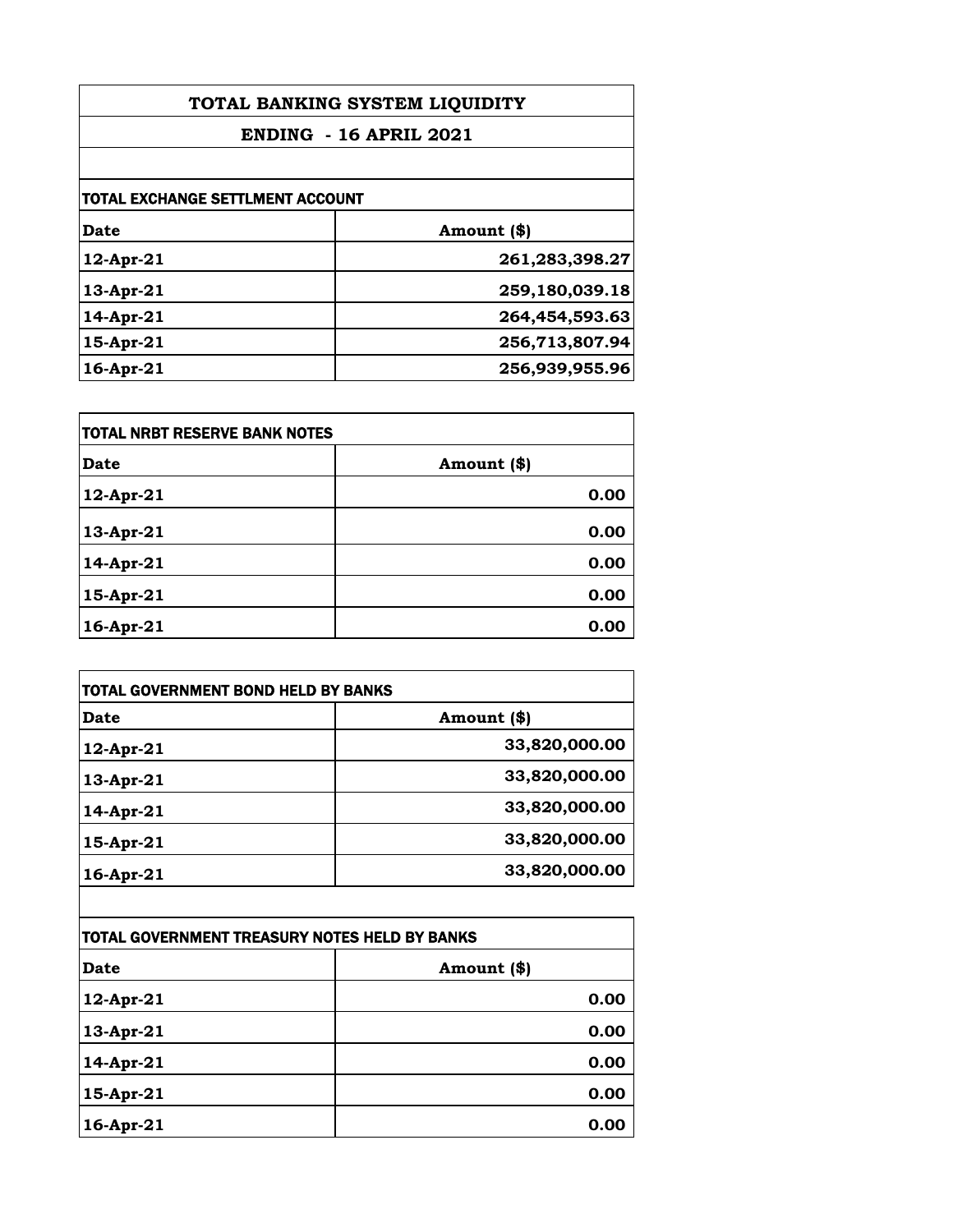| TOTAL BANKING SYSTEM LIQUIDITY<br><b>ENDING - 23 APRIL 2021</b> |                |
|-----------------------------------------------------------------|----------------|
|                                                                 |                |
| <b>TOTAL EXCHANGE SETTLMENT ACCOUNT</b>                         |                |
| Date                                                            | Amount (\$)    |
| 19-Apr-21                                                       | 258,853,534.35 |
| 20-Apr-21                                                       | 254,421,996.31 |
| $21 - Apr - 21$                                                 | 254,800,575.82 |
| 22-Apr-21                                                       | 259,255,540.24 |
| $23 - Apr - 21$                                                 | 261,848,927.90 |

| <b>TOTAL NRBT RESERVE BANK NOTES</b> |             |
|--------------------------------------|-------------|
| Date                                 | Amount (\$) |
| 19-Apr-21                            | 0.00        |
| 20-Apr-21                            | 0.00        |
| 21-Apr-21                            | 0.00        |
| 22-Apr-21                            | 0.00        |
| 23-Apr-21                            | 0.00        |

| <b>TOTAL GOVERNMENT BOND HELD BY BANKS</b> |               |
|--------------------------------------------|---------------|
| Date                                       | Amount (\$)   |
| 19-Apr-21                                  | 33,820,000.00 |
| 20-Apr-21                                  | 33,820,000.00 |
| $21 - Apr - 21$                            | 33,820,000.00 |
| 22-Apr-21                                  | 33,820,000.00 |
| 23-Apr-21                                  | 33,820,000.00 |

| TOTAL GOVERNMENT TREASURY NOTES HELD BY BANKS |             |
|-----------------------------------------------|-------------|
| <b>Date</b>                                   | Amount (\$) |
| 19-Apr-21                                     | 0.00        |
| 20-Apr-21                                     | 0.00        |
| 21-Apr-21                                     | 0.00        |
| 22-Apr-21                                     | 0.00        |
| 23-Apr-21                                     | 0.00        |